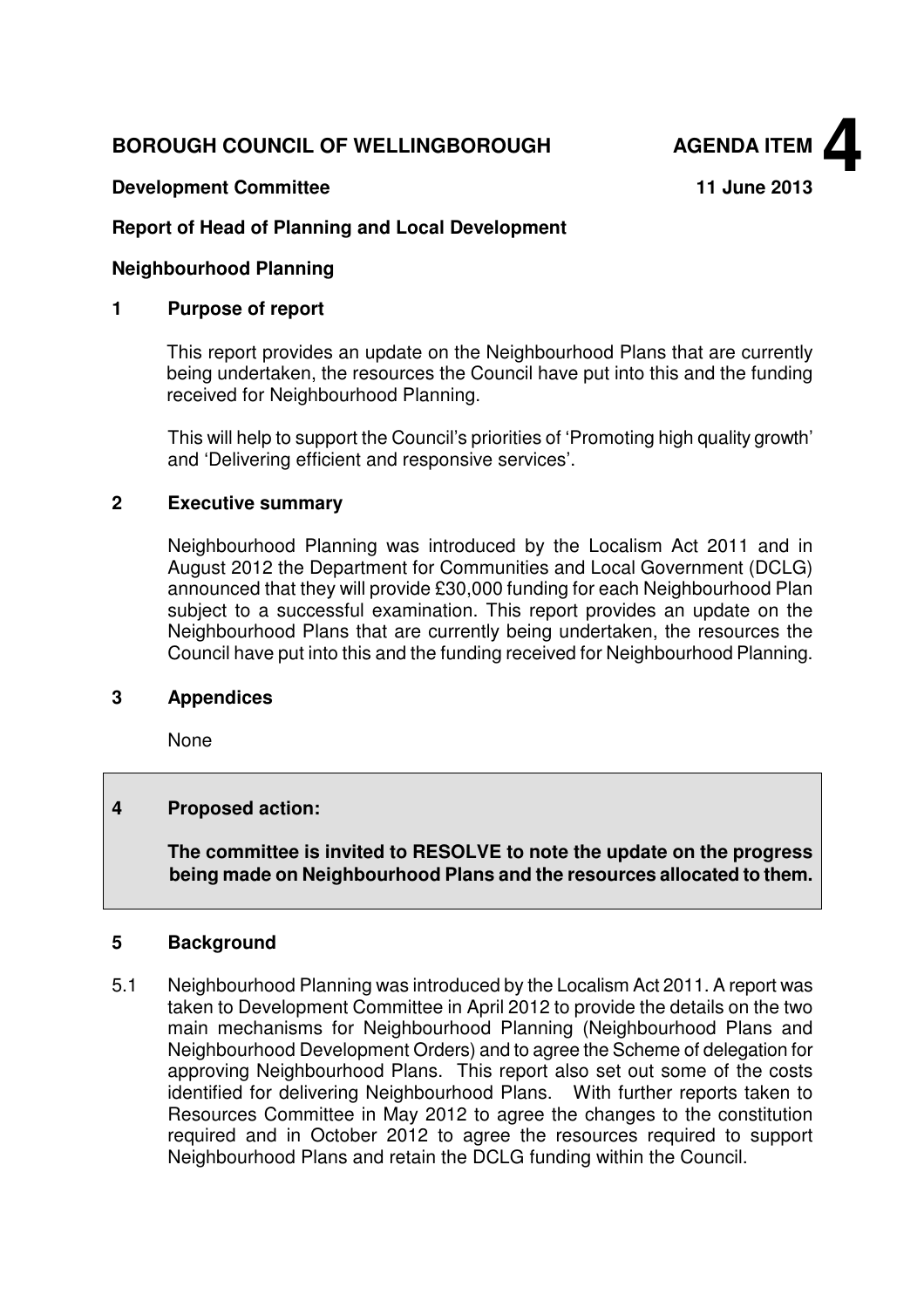- 5.2 A Neighbourhood Plan is a new way of helping local communities influence the planning of the area they live and work in. If a Plan is prepared and agreed by the community in a Referendum it will become part of the Development Plan for the area and be used in the determination of planning applications.
- 5.3 It is recognised that not all areas will want to undertake Neighbourhood Planning and, therefore there is not a statutory duty to prepare Neighbourhood Plans or Orders – but there will be a right to do so.
- 5.4 Several parishes have approached Officers for information on Neighbourhood Planning, but so far only Earls Barton Parish Council, Wollaston Parish Council and Irchester Parish Council have formally decided to prepare Neighbourhood Plans.
- 5.5 The process of Neighbourhood Planning must be instigated and led by the community. If a community decides to prepare a Neighbourhood Plan or Order then the Localism Act and Neighbourhood Planning Regulations place various duties and responsibilities upon the Council, these can be summarised as:
	- Determining applications to designate a Neighbourhood Area
	- Determining applications to designate Neighbourhood Forums (areas that do not currently an appropriate body to represent them)
	- Checking that the plan complies with all legal requirements
	- Publicising the plan and receiving representations
	- Organising and paying for the examination including appointing an inspector
	- Organising and paying for the referendum
	- Providing technical advice and support to qualifying bodies.

#### **6 Discussion**

- 6.1 The Planning Policy & Regeneration Team and the Housing Team have been providing the following support and resources for each of the Parish Councils as requested, since the previous Development Committee Report in December 2012, the following support has been provided:
- 6.2 Earls Barton Neighbourhood Plan
	- a) Comments on SEA screening
	- b) Affordable Housing policy bands and waiting lists
	- c) Affordable Housing triggers and viability
	- d) Loan of Exhibition Boards
	- e) Query about meaning proportion of CIL
	- f) Query about interim housing policy
	- g) Sports Survey Reports
	- h) Sustainability Appraisal and Habitats Regulation Assessment advice.
- 6.3 Wollaston Neighbourhood Plan
	- a) Printing of Broadband survey questionnaire
	- b) Map of potential sites
	- c) Map of Constraints
	- d) Map of Green Infrastructure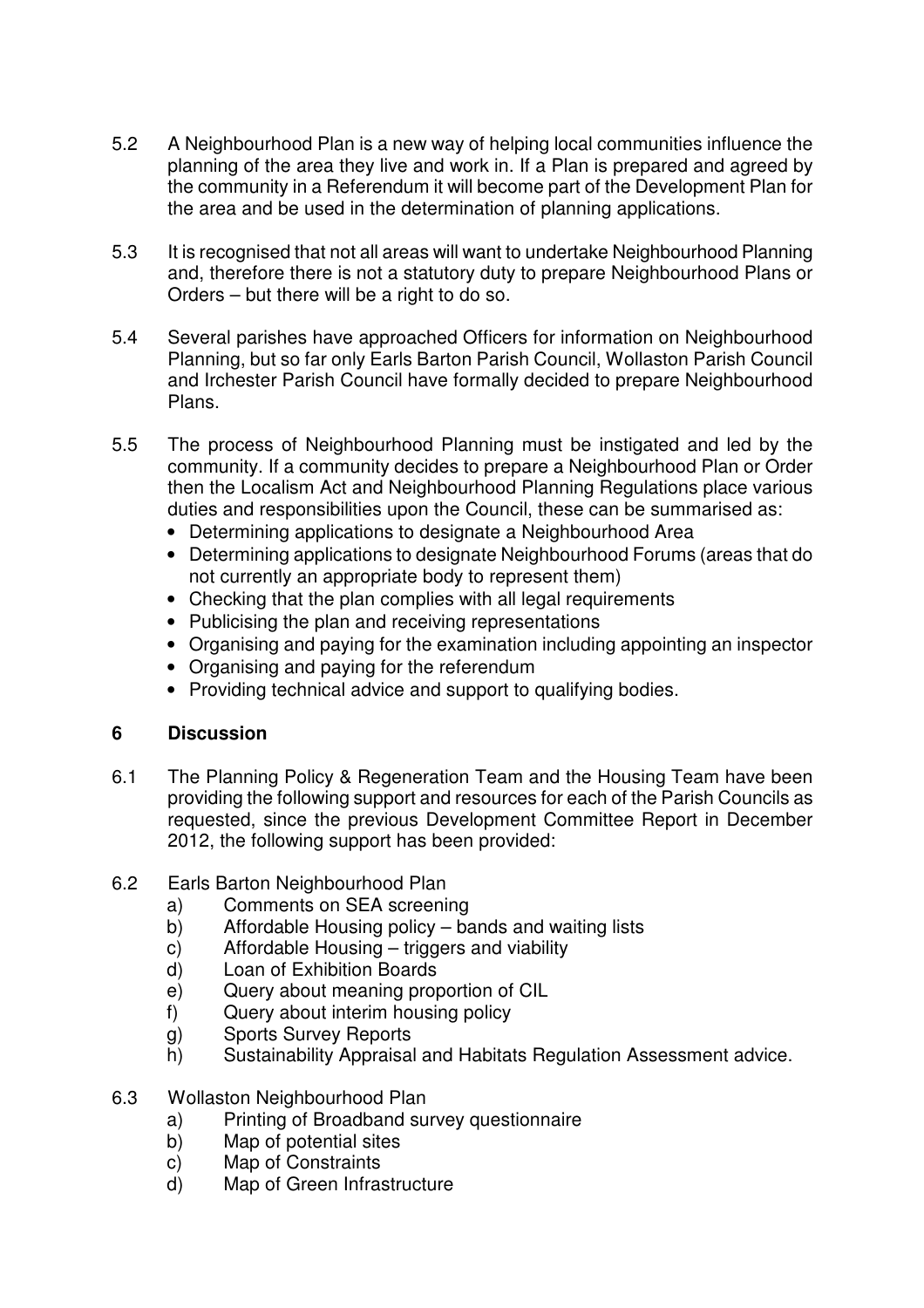- 6.4 Irchester Neighbourhood Plan
	- a) Significant resources from the Housing Team to attend Housing Needs Assessment meetings, analysis of housing needs surveys and provision of detailed reports.
	- b) Housing and Recreation info
	- c) A1 Map of Irchester
	- d) 2 x A0 plan of Constraints in Parish
- 6.5 Other Resources
	- a) A Neighbourhood Planning Officer has been recruited and started on  $9<sup>th</sup>$ May 2013.
	- b) 2 Joint Meetings with Earls Barton, Wollaston and Irchester.
	- c) Website information and regular updates to the Neighbourhood Planning Information Sheet undertaken.
	- d) Work is being undertaken on drafting a protocol to identify what support can be provided to Parishes for Neighbourhood Planning and will reported to Resources Committee shortly for consideration.
- 6.6 Further research is also being undertaken on whether the Council can charge developers for the use of the Housing Needs Assessment data should they use it as part of a planning application submission.
- 6.7 Claims have been submitted to DCLG for the Earls Barton, Wollaston and Irchester Neighbourhood Area designations and £15,000 has been received and put into a new budget code called Neighbourhood Planning. This money will be used to fund the Neighbourhood Planning Officer.

#### **7 Legal powers**

- 7.1 The Localism Act 2011 (Part 6, Chapter 3, Sections 116-121 and Schedule 9 and 10) and The Neighbourhood Planning (General) Regulations 2012 (SI 2012 No.637) set out the power and duties considered in this report.
- 7.2 Paragraphs 5-7 of Schedule 9 of The Localism Act 2011 amends section 38(6) of the Planning and Compulsory Purchase Act 2004 so as to make Neighbourhood Development Plans part of the development plan in accordance with which planning applications must be determined

#### **8 Financial and value for money implications**

- 8.1 The DCLG will provide financial support for Neighbourhood Planning in 2012/13. This is in the form of a £5,000 payment following a designation of a Neighbourhood Area, a further £5,000 when the local planning authority publicises the neighbourhood plan prior to examination and a subsequent payment of £20,000 on successful completion of the neighbourhood planning examination. A claim has been submitted for the Earl Barton, Wollaston and Irchester Neighbourhood Plan designations and the money has been received.
- 8.2 There have been three designations for Neighbourhood Plans in the borough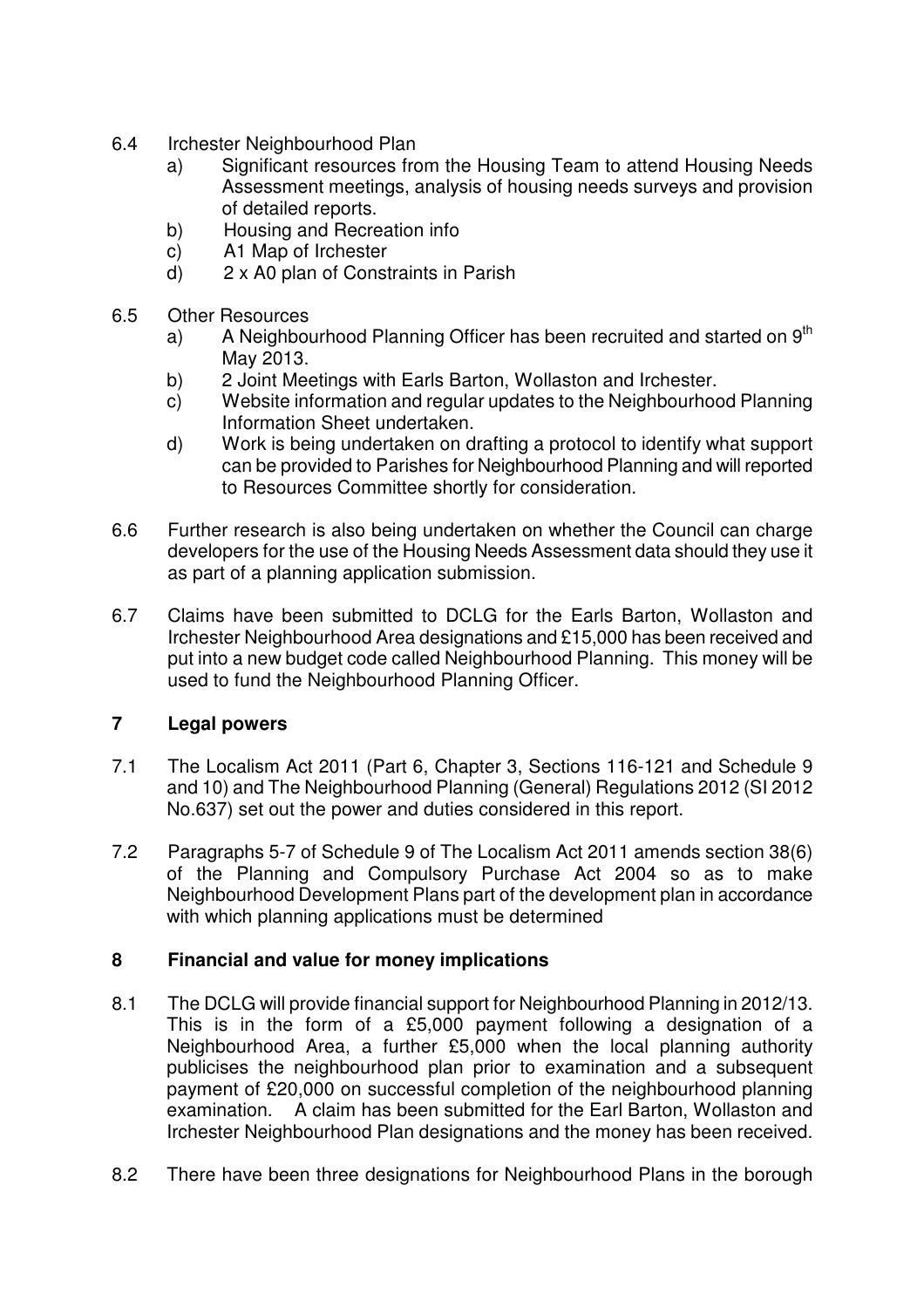during the financial year 2012/13. These areas being Earls Barton, Irchester and Wollaston. It is estimated that an examination in public (public inquiry) would take place for Earls Barton and Wollaston in 2013/14 and Irchester in 2014/15.

## **9 Risk analysis**

| <b>Nature of risk</b>                                             | <b>Consequences</b>                                                                                                                                                             | <b>Likelihood of</b> | <b>Control</b>                                                |
|-------------------------------------------------------------------|---------------------------------------------------------------------------------------------------------------------------------------------------------------------------------|----------------------|---------------------------------------------------------------|
|                                                                   | if realised                                                                                                                                                                     | occurrence           | measures                                                      |
| <b>Not</b><br>offering<br>appropriate<br>and<br>support<br>advice | Plans may<br>not<br>based<br>be<br>on<br>appropriate<br>evidence or may<br>be<br><i>in</i><br>not<br>accordance with<br>the strategic<br>policies in the<br>development<br>plan | High                 | Offer<br>reasonable<br>support<br>and<br>assistance.          |
| Neighbourhood<br>Plans are<br>not<br>successful<br>at             | £20,000<br>from<br><b>DCLG</b><br>not<br>provided<br>as                                                                                                                         | Medium               | Appoint a part time<br>Planning Policy<br>Officer to focus on |
| examination                                                       | examination<br>not<br>successful.                                                                                                                                               |                      | Neighbourhood<br>Planning.                                    |

#### 10 **Implications for resources**

There will be employee resources implications. A part time Planning Policy Officer is to be appointed to undertake to resource Neighbourhood Planning rather than diverting existing officers from preparation of the Development Plan.

## 11 **Implications for stronger and safer communities**

Neighbourhood Planning is intended to improve community cohesion.

#### 12 **Implications for equalities**

The Localism Bill was subject to an impact assessment. Neighbourhood Plans will also need to ensure they are not discriminatory.

#### **13 Author and contact officer**

Victoria Phillipson, Principal Planning Policy and Regeneration Manager

# **14 Consultees**

Sue Bateman, Senior Planning Officer Steven Wood, Head of Planning and Local Development Maxine Simmons, Principal Planning Policy and Regeneration Manager